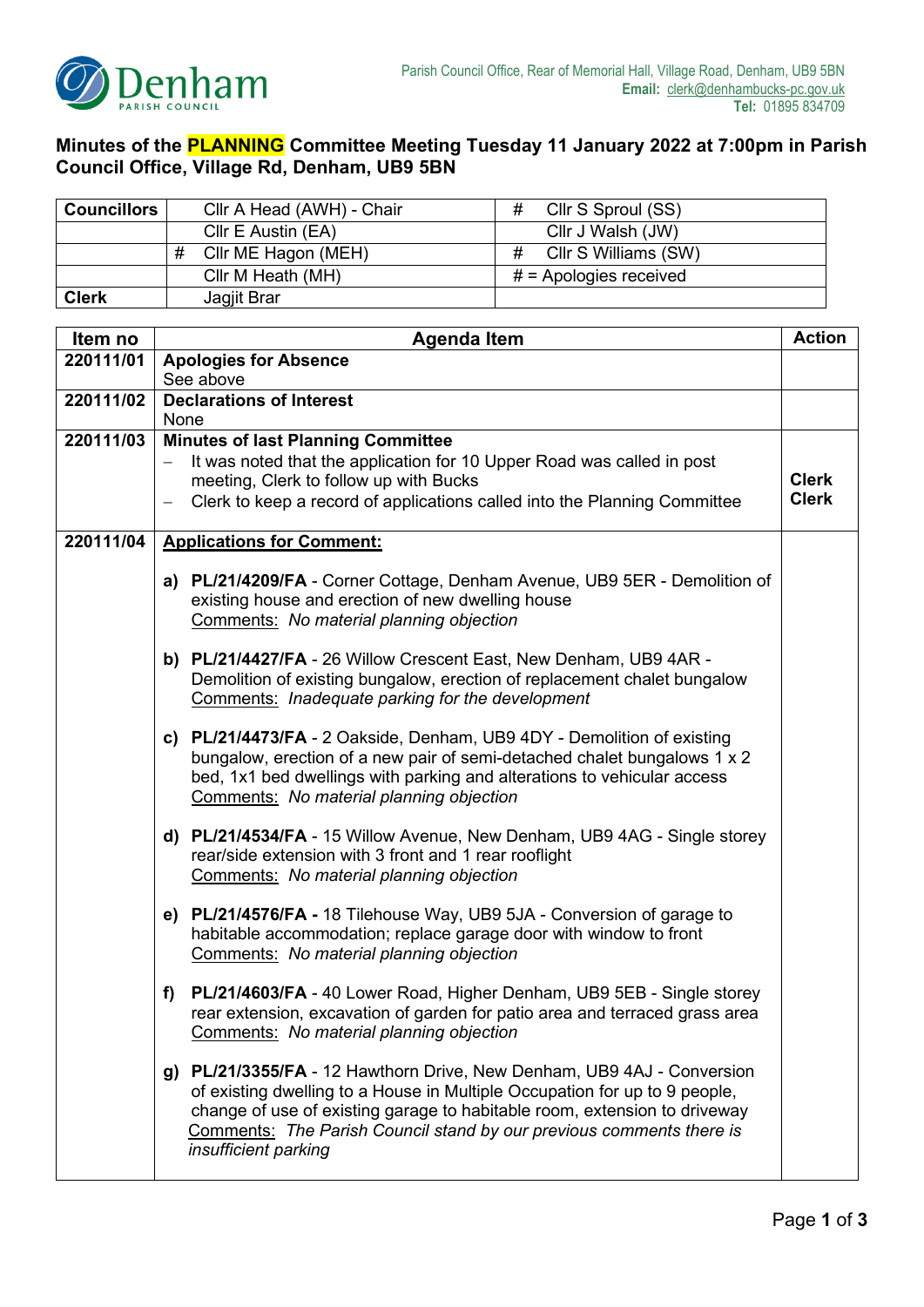|           | h) PL/21/3293/FA - South Lodge, Moorfield Road, Denham Green, UB9 5NG -<br>Erection of a detached dwelling and garage Amendment.<br>Comments: We stand by our previously submitted comments                                                                                                                                                                                                                                                                                |                                |  |  |  |
|-----------|----------------------------------------------------------------------------------------------------------------------------------------------------------------------------------------------------------------------------------------------------------------------------------------------------------------------------------------------------------------------------------------------------------------------------------------------------------------------------|--------------------------------|--|--|--|
|           | PL/20/3596/FA - South Lodge, Moorfield Road, Denham Green, UB9 5NG -<br>i)<br>Formation of hardstanding for vehicle access (retrospective)<br>Comments: We stand by our previously submitted comments                                                                                                                                                                                                                                                                      |                                |  |  |  |
|           | PL/20/3595/FA - South Lodge, Moorfield Road, Denham Green, UB9 5NG -<br>j)<br>Fence and gated access (retrospective)<br>Comments: We stand by our previously submitted comments                                                                                                                                                                                                                                                                                            |                                |  |  |  |
|           | k) PL/21/4674/FA - 37A Lower Road, Higher Denham, UB9 5EB - Part<br>single/part two storey rear extension and changes to windows and doors<br>Comments: No material planning objection                                                                                                                                                                                                                                                                                     |                                |  |  |  |
|           | PL/21/4730/FA - Penn Lodge, Tilehouse Lane, UB9 5DA - Single storey<br>$\mathbf{I}$<br>rear/side extension<br>Comments: No material planning objection                                                                                                                                                                                                                                                                                                                     |                                |  |  |  |
| 220111/05 | <b>Permitted Development Applications for Comment:</b>                                                                                                                                                                                                                                                                                                                                                                                                                     |                                |  |  |  |
|           | a) PL/21/4597/SA - 8 Field Road, Denham, UB9 4HL - Certificate of<br>Lawfulness for erection of a detached incidental outbuilding<br>Comments: We would encourage a condition permission that the games<br>room is not converted to habitable use in the future.                                                                                                                                                                                                           |                                |  |  |  |
|           | <b>Tree Preservation Orders:</b><br>b) PL/21/4556/KA - Ashby, Village Road, Denham, UB9 5BE - Tree number -<br>T1 (Acer) - Prune 2 low branches back to main limb (Conservation Area).<br>Comments: No further action                                                                                                                                                                                                                                                      |                                |  |  |  |
| 220111/06 | <b>Appeals</b>                                                                                                                                                                                                                                                                                                                                                                                                                                                             |                                |  |  |  |
|           | a) Case APP/N0410/C/21/3285729 - Gladwins Nursery, Pinstone Way,<br>Denham, UB9 7BJ – Continue to monitor                                                                                                                                                                                                                                                                                                                                                                  |                                |  |  |  |
|           | <b>Appeal Decisions:</b>                                                                                                                                                                                                                                                                                                                                                                                                                                                   |                                |  |  |  |
|           | b) APP/N0410/C/21/3266826 - Land at 20 Smallholding, Oxford Road,<br>Denham, UB9 4DG - Work to continue on the research on Southlands Rd<br>project. ACTION - Clerk to work with Cllr EA                                                                                                                                                                                                                                                                                   | <b>Clerk</b><br><b>CIIr EA</b> |  |  |  |
|           | <b>Anoopam Mission Crematorium</b><br>The appeal decision was successful with access from Denham Court Drive.<br>$\overline{\phantom{m}}$<br>A new 'need' was identified with exceptional circumstances being that there<br>is no similar facility that offers this service this side of London. This was a<br>landmark decision which has made headlines in the planning world.<br><b>ACTION</b> – To monitor development and future S106 mitigation<br>$\qquad \qquad -$ | <b>ALL</b>                     |  |  |  |
| 220111/07 | <b>Ongoing Planning Issues and Application Monitoring</b>                                                                                                                                                                                                                                                                                                                                                                                                                  |                                |  |  |  |
|           | Soin Lounge - no updates<br>Pinewood Liaison Group:<br>$\blacksquare$<br>CIIr AH - The Bucks Strategic Sites Committee approved access to the<br>new development despite local objections<br><b>SSSI Old Rectory Lane:</b><br>٠<br>Cllr JW - Cllr GH suggested that the environmental health route may lead                                                                                                                                                                |                                |  |  |  |
|           | to enforcement action however it was passed over to Natural England                                                                                                                                                                                                                                                                                                                                                                                                        |                                |  |  |  |